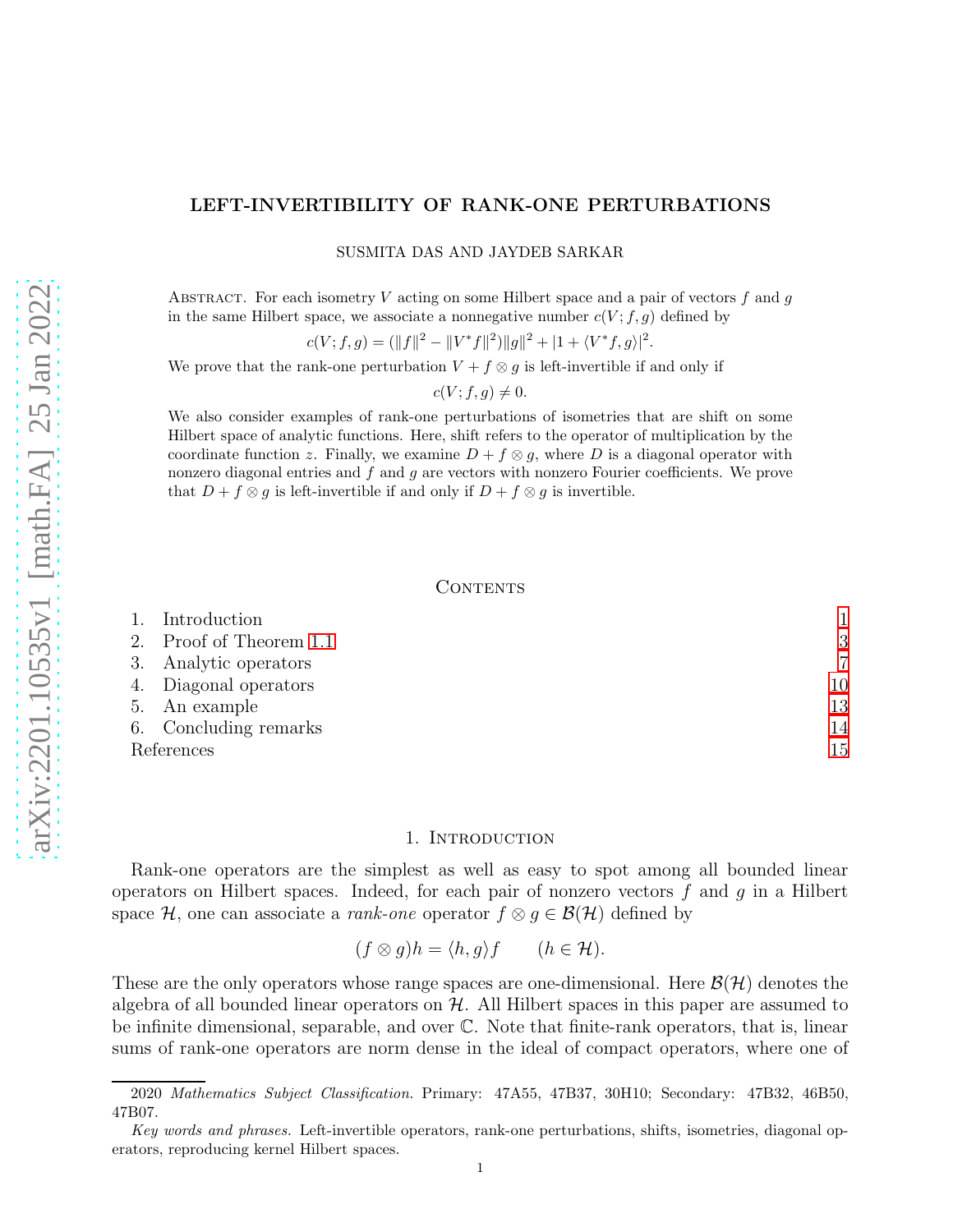the most important and natural examples of a noncompact operator is an isometry: A linear operator V on H is an *isometry* if  $||V h|| = ||h||$  for all  $h \in H$ , or equivalently

$$
V^*V=I_{\mathcal{H}}.
$$

Along this line, left-invertible operators (also known as, by a slight abuse of terminology, "operators close to an isometry" [\[14\]](#page-14-1)) are also natural examples of noncompact operators:  $T \in \mathcal{B}(\mathcal{H})$  is left-invertible if T is bounded below, that is, there exists  $\epsilon > 0$  such that  $||Th|| \geq \epsilon ||h||$  for all  $h \in H$ , or equivalently, there exists  $S \in \mathcal{B}(\mathcal{H})$  such that

$$
ST=I_{\mathcal{H}}.
$$

The intent of this paper is to make a modest contribution to the delicate structure of rank-one perturbations of bounded linear operators [10]. More specifically, this paper aims to introduce some methods for the left-invertibility of rank-one perturbations of isometries and, to some extent, diagonal operators. The following is the central question that interests us:

QUESTION 1. Find necessary and sufficient conditions for left-invertibility of the rank-one perturbation  $V + f \otimes g$ , where  $V \in \mathcal{B}(\mathcal{H})$  is an isometry or a diagonal operator and f and g are vectors in H.

The answer to this question is completely known for isometries. Given an isometry  $V \in$  $\mathcal{B}(\mathcal{H})$  and vectors  $f, g \in \mathcal{H}$ , the perturbation  $X = V + f \otimes g$  is an isometry if and only if there exist a unit vector  $h \in \mathcal{H}$  and a scalar  $\alpha$  of modulus one such that  $f = (\alpha - 1)h$  and  $g = V^*h$ . In other words, a rank-one perturbation X of the isometry V is an isometry if and only if there exists a unit vector  $f \in \mathcal{H}$  and a scalar  $\alpha$  of modulus one such that

<span id="page-1-2"></span>
$$
(1.1) \t\t X = V + (\alpha - 1)f \otimes V^*f.
$$

This result is due to Nakamura [\[11,](#page-14-2) 12] (and also see [13]). For more on rank-one perturbations of isometries and related studies, we refer the reader to [\[3,](#page-14-3) [4,](#page-14-4) [5,](#page-14-5) [8\]](#page-14-6) and also [\[9\]](#page-14-7).

In this paper, we extend the above idea to a more general setting of left-invertibility of rank-one perturbations of isometries. In this case, however, left-invertibility of rank-one perturbations of isometries completely relies on certain real numbers. More specifically, given an isometry  $V \in \mathcal{B}(\mathcal{H})$  and a pair of vectors f and g in H, we associate a real number  $c(V; f, g)$  defined by

<span id="page-1-1"></span>(1.2) 
$$
c(V; f, g) = (\|f\|^2 - \|V^*f\|^2) \|g\|^2 + |1 + \langle V^*f, g \rangle|^2.
$$

This is the number which precisely determine the left-invertibility of  $V + f \otimes g$ :

<span id="page-1-0"></span>THEOREM 1.1. Let  $V \in \mathcal{B}(\mathcal{H})$  be an isometry, and let f and g be vectors in  $\mathcal{H}$ . Then  $V + f \otimes g$ is left invertible if and only if

$$
c(V; f, g) \neq 0.
$$

Note that since V is an isometry, we have  $||V^*f|| \le ||f||$ , and hence, the quantity  $c(V; f, g)$ is always nonnegative. Therefore, the condition  $c(V; f, g) \neq 0$  in the above theorem can be rephrased as saying that  $c(V; f, g) > 0$ , or equivalently,  $||V^* f|| < ||f||$  or  $1 + \langle V^* f, g \rangle \neq 0$ . However, in what follows, we will keep the constant  $c(V; f, q)$  in our consideration. Not only  $c(V; f, g)$  plays a direct role in the proof of the above theorem but, as we will see in Remark [2.1,](#page-5-0) this quantity also appears in the explicit representation of a left inverse of a left-invertible perturbation.

The following conclusion is now easy: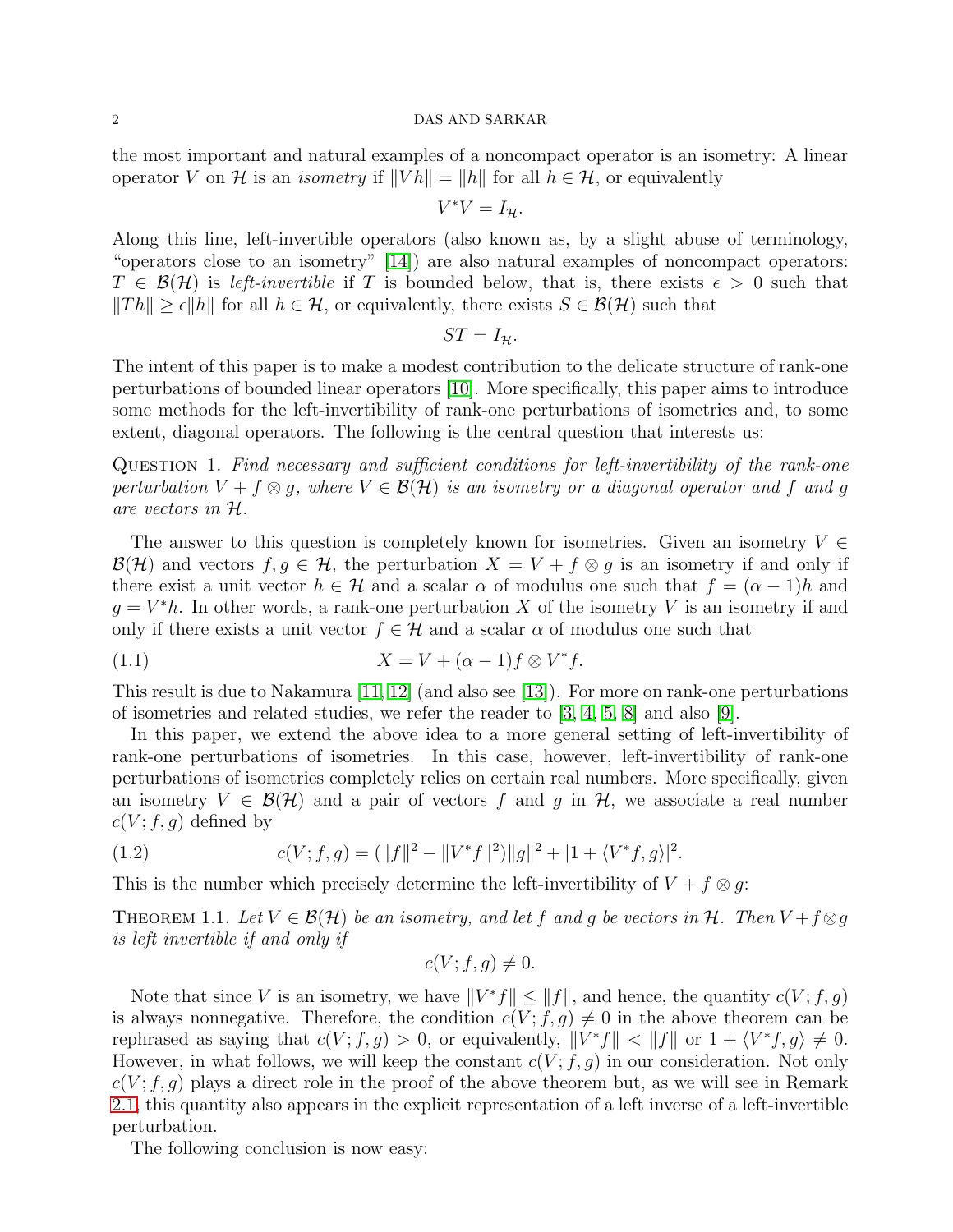COROLLARY 1.2. Let  $V \in \mathcal{B}(\mathcal{H})$  be an isometry, and let f and g be vectors in  $\mathcal{H}$ . Then  $V + f \otimes g$  is not left-invertible if and only if

$$
||V^*f|| = ||f|| \text{ and } \langle V^*f, g \rangle = -1.
$$

The above theorem also provides us with a rich source of natural examples of left-invertible operators. For instance, let us denote by  $\mathbb D$  the open unit disc in C. Consider the shift  $M_z$ on the  $\mathcal{E}\text{-valued Hardy space } H_{\mathcal{E}}^2(\mathbb{D})$  over  $\mathbb{D}$ , where  $\mathcal{E}$  is a Hilbert space. Then for any

$$
\eta \in \ker M_z^* = \mathcal{E} \subseteq H_{\mathcal{E}}^2(\mathbb{D}),
$$

and nonzero vector  $g \in H^2_{\mathcal{E}}(\mathbb{D})$ , the rank-one perturbation  $M_z + \eta \otimes g$  is left-invertible. A similar conclusion holds if  $f, g \in H^2(\mathbb{D})$  and

$$
\langle M_z^*f,g\rangle\neq -1.
$$

Section [2](#page-2-0) contains the proof of the above theorem. In Section [3,](#page-6-0) we discuss a follow-up question: Characterizations of shifts that are rank-one perturbations of isometries. Here a shift refers to the multiplication operator  $M_z$  on some Hilbert space of analytic functions (that is, a reproducing kernel Hilbert space) on a domain in C. Note, however, that our analysis will be mostly limited to the level of elementary examples.

In Section [4,](#page-9-0) we study rank-one perturbations of diagonal operators. It is well known that the structure of rank-one perturbations of diagonal operators is also complicated (cf.  $[1, 7, 9]$  $[1, 7, 9]$ ). Moreover, comparison between perturbations of diagonal operators and that of isometries is perhaps inevitable if one views diagonals as normal operators and isometries as one of the best tractable non-normal operators. Here we consider  $D + f \otimes q$  on some Hilbert space  $\mathcal{H}$ , where  $D$  is a diagonal operator with nonzero diagonal entries with respect to an orthonormal basis  ${e_n}_{n=0}^{\infty}$  of H. We also assume that the Fourier coefficients of f and g with respect to  ${e_n}_{n=0}^{\infty}$  are nonzero. In Theorem [4.6,](#page-11-0) we prove:

THEOREM 1.3.  $D + f \otimes q$  is left-invertible if and only if  $D + f \otimes q$  is invertible.

In Section [5,](#page-12-0) we observe that the parameterized spaces considered in the work of Davidson, Paulsen, Raghupathi and Singh [6] is connected to rank-one perturbations of isometries. In the final section, Section [6,](#page-13-0) we compute  $c(V; f, g)$  when  $V + f \otimes g$  is an isometry and make some further comments on rank-one perturbations of diagonal operators.

Finally, we remark that the last two decades have witnessed more intense interest in the theory of left-invertible operators starting from the work of Shimorin [\[14\]](#page-14-1). For instance, see [\[2\]](#page-14-9) and references therein.

# 2. Proof of Theorem [1.1](#page-1-0)

<span id="page-2-0"></span>In this section, we present the proof of the left-invertibility criterion of rank-one perturbations of isometries. First note that by expanding the right-hand side of [\(1.2\)](#page-1-1), we have

<span id="page-2-1"></span>(2.1) 
$$
c(V; f, g) = 1 + ||f||^2 ||g||^2 + 2\text{Re}\langle V^* f, g \rangle + |\langle V^* f, g \rangle|^2 - ||V^* f||^2 ||g||^2.
$$

Next, we make a list of the most commonly used rank-one operator arithmetic, which will be used several times in what follows. Let  $f, g \in \mathcal{H}$  and let  $T \in \mathcal{B}(\mathcal{H})$ . The following holds true:

(1)  $(f \otimes g)^* = g \otimes f$ . (2)  $\alpha(f \otimes g) = (\alpha f) \otimes g = f \otimes (\bar{\alpha}g)$  for all  $\alpha \in \mathbb{C}$ . (3)  $(f \otimes g)(f_1 \otimes g_1) = \langle f_1, g \rangle f \otimes g_1$  for all  $f_1, g_1 \in \mathcal{H}$ . (4)  $T(f \otimes g) = (Tf) \otimes g$  and so  $(f \otimes g)T = f \otimes (T^*g)$ .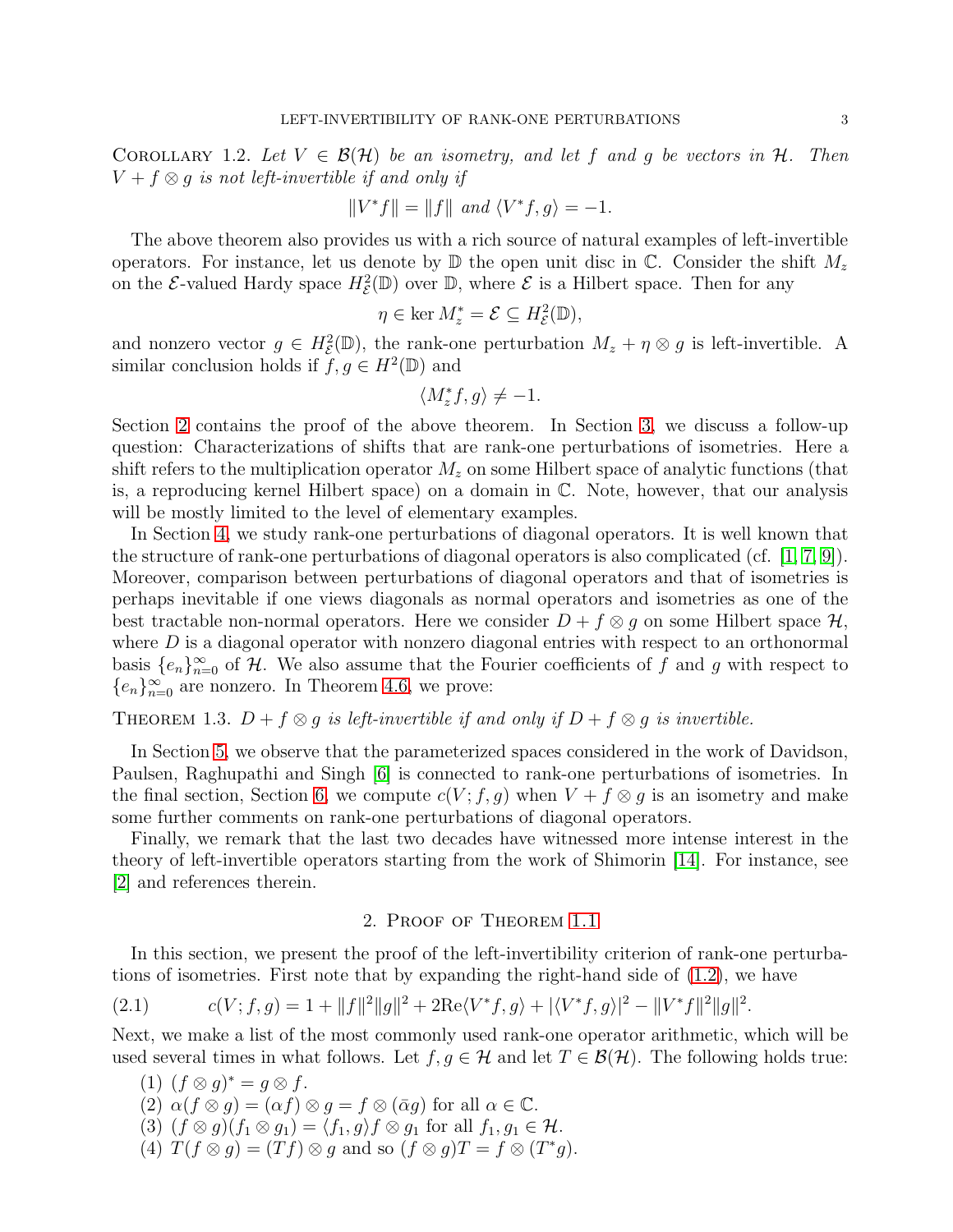(5)  $|| f \otimes g || = ||f|| ||g||.$ 

Of course, part (2) is a particular case of part (4).

Finally, we note that  $T \in \mathcal{B}(\mathcal{H})$  is left-invertible if and only if  $T^*T$  is invertible. Indeed, if T is left-invertible, then  $T^*T$  is an injective positive operator. Since T is bounded below, we know that  $T^*T$  is also bounded below and hence of closed range. Therefore,  $T^*T$  is invertible. Conversely, suppose X is the inverse of  $T^*T$ . Then  $(XT^*)T = I$  implies that T is left-invertible.

We are now ready for the proof of the theorem.

*Proof of Theorem [1.1.](#page-1-0)* The statement trivially holds for  $f = 0$  or  $g = 0$ . So assume that both f and g are nonzero vectors. Suppose that  $V + f \otimes g$  on H is left-invertible. Then  $(V + f \otimes g)^*(V + f \otimes g)$  is invertible with the inverse, say L. We have

$$
I = L(V + f \otimes g)^{*}(V + f \otimes g) = L(V^{*} + g \otimes f)(V + f \otimes g).
$$

Since  $V^*V = I$ , it follows that

$$
I = L(V^* + g \otimes f)(V + f \otimes g)
$$
  
= L(I + V^\* f \otimes g + g \otimes V^\* f + ||f||^2 g \otimes g)  
= L + (LV^\* f) \otimes g + Lg \otimes V^\* f + ||f||^2 Lg \otimes g.

In particular, evaluating both sides on the vector  $V^*f$  and g, respectively, we get

$$
V^* f = LV^* f + \langle V^* f, g \rangle LV^* f + ||V^* f||^2 Lg + ||f||^2 \langle V^* f, g \rangle Lg
$$
  
=  $(\langle V^* f, g \rangle + 1) LV^* f + (||V^* f||^2 + ||f||^2 \langle V^* f, g \rangle) Lg,$ 

and

$$
g = Lg + ||g||^2 LV^* f + \langle g, V^* f \rangle Lg + ||f||^2 ||g||^2 Lg
$$
  
=  $||g||^2 LV^* f + (1 + \langle g, V^* f \rangle + ||f||^2 ||g||^2) Lg$   
=  $||g||^2 LV^* f + \alpha Lg$ ,

where  $\alpha = 1 + \langle g, V^* f \rangle + ||f||^2 ||g||^2$ . The latter equality implies that

$$
LV^*f = \frac{1}{\|g\|^2}(I - \alpha L)g.
$$

Now plug the value for  $LV^*f$  into the expression for  $V^*f$  above to get

$$
V^*f = \frac{1}{\|g\|^2} (1 + \langle V^*f, g \rangle)(I - \alpha L)g + (\|V^*f\|^2 + \|f\|^2 \langle V^*f, g \rangle) Lg
$$

A little rearrangement then shows that

<span id="page-3-0"></span>
$$
(2.2) \tV^* f = \frac{1}{\|g\|^2} \Big( 1 + \langle V^* f, g \rangle \Big) g + \Big( \|V^* f\|^2 + \|f\|^2 \langle V^* f, g \rangle - \frac{\alpha}{\|g\|^2} (1 + \langle V^* f, g \rangle) \Big) Lg.
$$

We compute

$$
\alpha(1 + \langle V^*f, g \rangle) = (1 + \langle V^*f, g \rangle)(1 + \langle g, V^*f \rangle + ||f||^2||g||^2)
$$
  
=  $\langle V^*f, g \rangle ||f||^2 ||g||^2 + 2\text{Re}\langle V^*f, g \rangle + |\langle V^*f, g \rangle|^2 + ||f||^2||g||^2 + 1$   
=  $\langle V^*f, g \rangle ||f||^2 ||g||^2 + ||V^*f||^2 ||g||^2 + c(V; f, g),$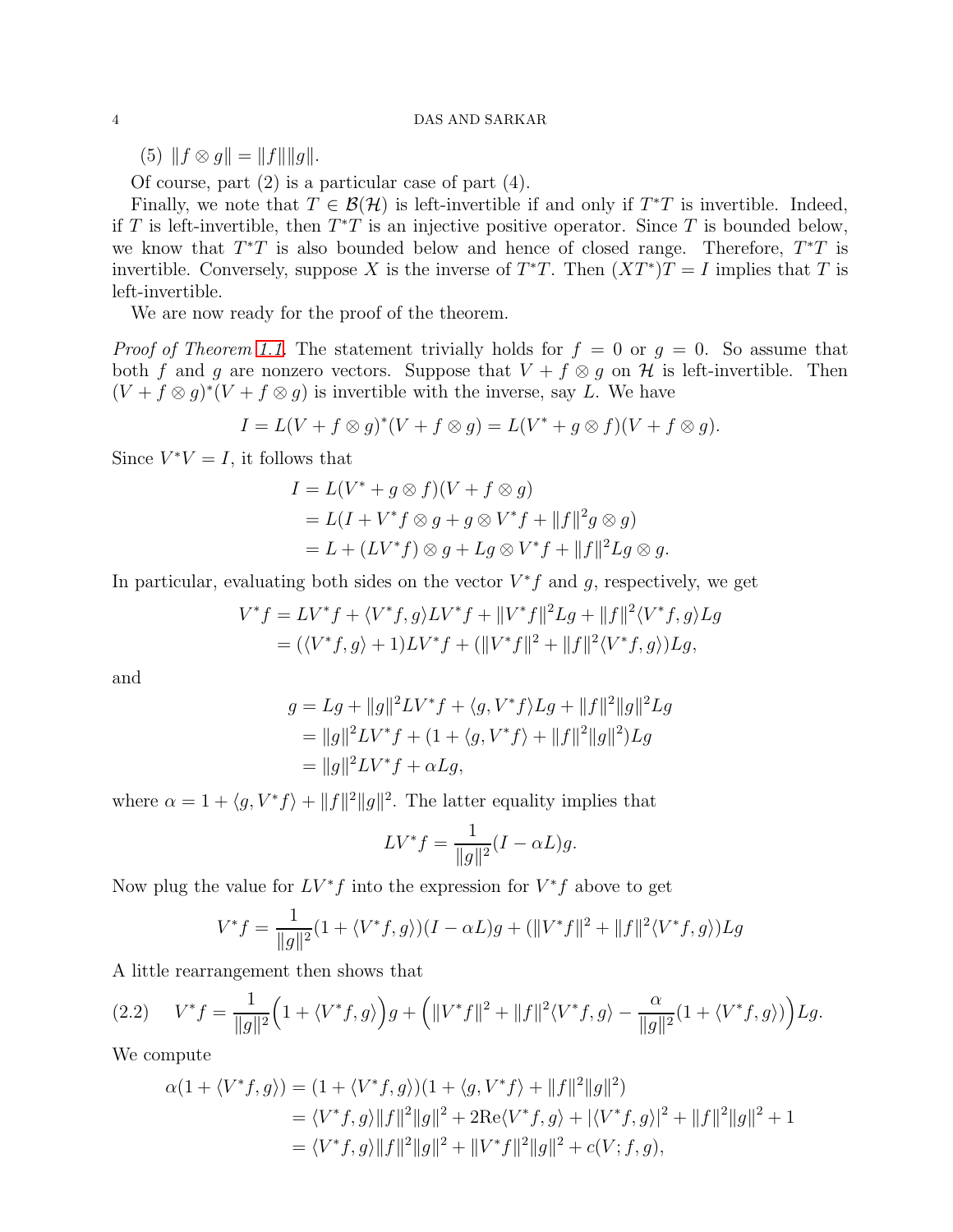where the last equality follows from the definition of  $c(V; f, g)$  as in [\(2.1\)](#page-2-1). Now we simplify the coefficient of  $Lg$ , say  $a$ , in the right-hand side of  $(2.2)$  as follows:

$$
a = \|V^*f\|^2 + \|f\|^2 \langle V^*f, g \rangle - \frac{1}{\|g\|^2} \Big( \langle V^*f, g \rangle \|f\|^2 \|g\|^2 + \|V^*f\|^2 \|g\|^2 + c(V; f, g) \Big)
$$
  
= 
$$
-\frac{1}{\|g\|^2} c(V; f, g).
$$

Consequently, by [\(2.2\)](#page-3-0), we have

$$
V^*f = \frac{1}{\|g\|^2} (1 + \langle V^*f, g \rangle)g - c(V; f, g)\frac{1}{\|g\|^2} Lg.
$$

Suppose if possible that  $c(V; f, g) = 0$ . Then  $V^* f = \frac{1}{||g||}$  $\frac{1}{\|g\|^2} (1 + \langle V^* f, g \rangle) g$ , and so

$$
\langle V^* f, g \rangle = \frac{1}{\|g\|^2} \langle (1 + \langle V^* f, g \rangle) g, g \rangle
$$
  
= 1 + \langle V^\* f, g \rangle,

which is absurd. This contradiction proves that  $c(V; f, g) \neq 0$ . Conversely, suppose that  $c := c(V; f, g) \neq 0$ . Set  $R = (1 + \langle g, V^* f \rangle)V^* f \otimes g$ , and let

<span id="page-4-0"></span>(2.3) 
$$
X = I + \frac{1}{c} {\{\|g\|^{2}V^{*}f \otimes V^{*}f + (\|V^{*}f\|^{2} - \|f\|^{2})g \otimes g - (R + R^{*})\}}.
$$

We claim that  $X(V + f \otimes g)^*$  is a left inverse of  $V + f \otimes g$ , that is

$$
X(V + f \otimes g)^{*}(V + f \otimes g) = I.
$$

Indeed, the left hand side of the above simplifies to

$$
X(V + f \otimes g)^*(V + f \otimes g) = X(V^* + g \otimes f)(V + f \otimes g)
$$
  
=  $X(I + g \otimes V^*f + V^*f \otimes g + ||f||^2g \otimes g)$   
=  $\left(I + \frac{1}{c}\{||g||^2V^*f \otimes V^*f + (||V^*f||^2 - ||f||^2)g \otimes g\right.$   
 $-(R + R^*)\}\left((I + g \otimes V^*f + V^*f \otimes g + ||f||^2g \otimes g)\right),$ 

and hence, there exists scalars  $a_1, a_2, a_3$ , and  $a_4$  such that

$$
X(V+f\otimes g)^{*}(V+f\otimes g)=I+a_{1}g\otimes g+a_{2}V^{*}f\otimes g+a_{3}g\otimes V^{*}f+a_{4}V^{*}f\otimes V^{*}f.
$$

It is now enough to show that  $a_1 = a_2 = a_3 = a_4 = 0$ . Before getting to the proof of this claim, let us observe that

$$
R + R^* = (1 + \overline{\beta})V^* f \otimes g + (1 + \beta)g \otimes V^* f,
$$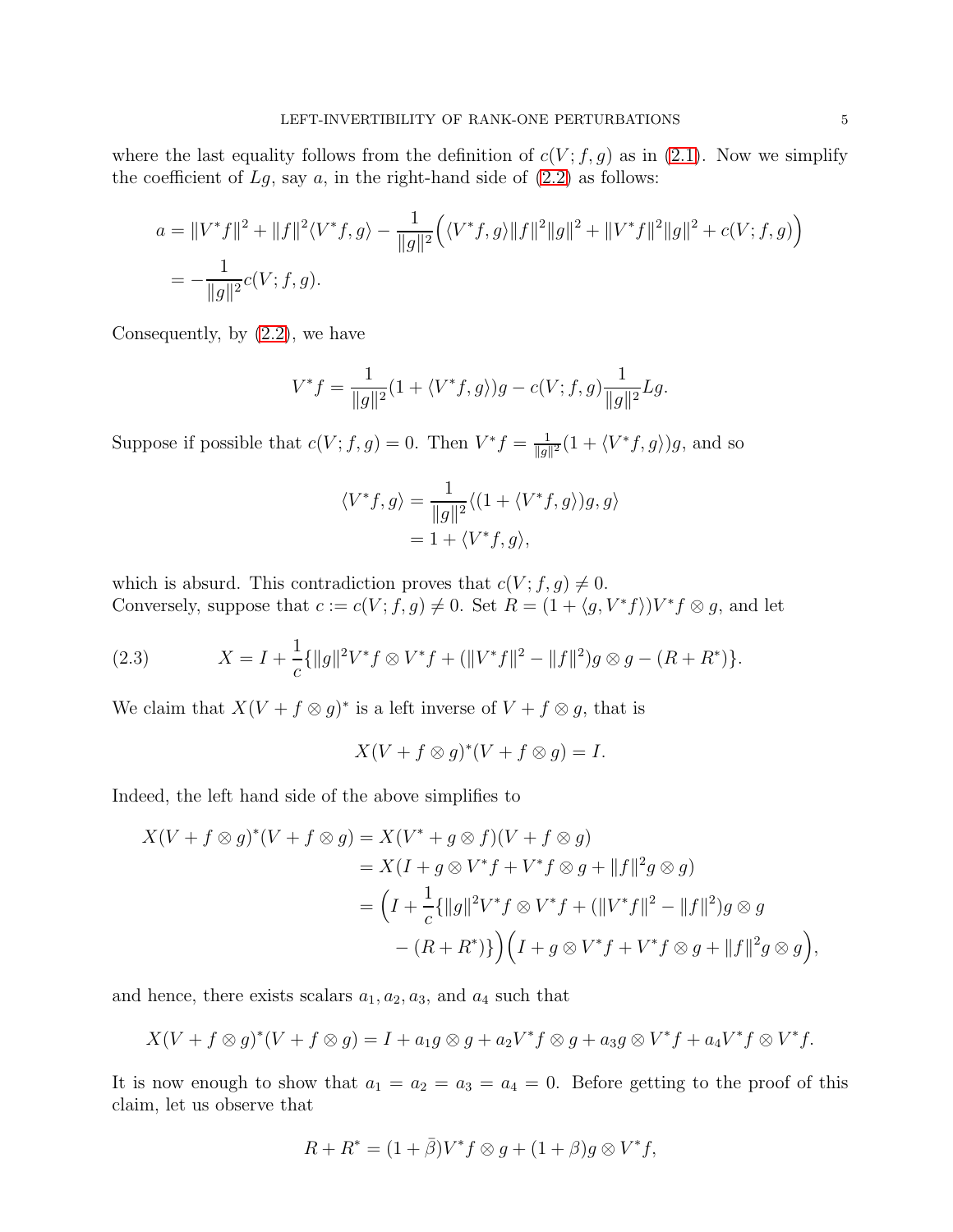where  $\beta := \langle V^*f, g \rangle$ . Now we prove that  $a_1 = 0$ :  $a_1$  = coefficient of  $a \otimes a$ 

$$
\begin{split}\n&=||f||^2 + \frac{1}{c} \Big\{ -(1+\beta)(||V^*f||^2 + \bar{\beta}||f||^2) + (||V^*f||^2 - ||f||^2) \Big( (1+\beta) + ||f||^2||g||^2 \Big) \Big\} \\
&= ||f||^2 + \frac{1}{c} \Big\{ -\bar{\beta}(1+\beta) ||f||^2 + ||V^*f||^2||f||^2||g||^2 - (1+\beta)||f||^2 - ||f||^4||g||^2 \Big\} \\
&= ||f||^2 + \frac{||f||^2}{c} \Big\{ -\bar{\beta}(1+\beta) + ||V^*f||^2||g||^2 - (1+\beta) - ||f||^2||g||^2 \Big\} \\
&= ||f||^2 + \frac{||f||^2}{c} (-c) \\
&= 0,\n\end{split}
$$

where the last but one equality follows from  $(2.1)$ . Next we compute  $a_2$ :

$$
a_2 = \text{coefficient of } V^* f \otimes g
$$
  
=  $1 + \frac{1}{c} \left\{ ||g||^2 (||V^* f||^2 + \overline{\beta}||f||^2) - (1 + \overline{\beta}) \left( (1 + \beta) + ||f||^2 ||g||^2 \right) \right\}$   
=  $1 + \frac{1}{c} \left\{ ||V^* f||^2 ||g||^2 - |1 + \beta|^2 - ||f||^2 ||g||^2 \right\}$   
= 0,

as  $\beta = \langle V^*f, g \rangle$ . We turn now to compute  $a_3$ :

$$
a_3 = \text{coefficient of } g \otimes V^* f
$$
  
=  $1 + \frac{1}{c} \left\{ -(1 + \beta)\bar{\beta} - (1 + \beta) + (\|V^*f\|^2 - \|f\|^2) \|g\|^2 \right\}$   
=  $1 + \frac{1}{c} \left\{ -(1 + \beta)^2 + (\|V^*f\|^2 - \|f\|^2) \|g\|^2 \right\}$   
= 0,

and, finally

$$
a_4 = \text{coefficient of } V^* f \otimes V^* f
$$
  
=  $-\frac{1}{c} \{ ||g||^2 (1 + \bar{\beta}) - (1 + \bar{\beta}) ||g||^2 \}$   
= 0.

This completes the proof of the fact that  $V + f \otimes g$  is left-invertible with  $X(V + f \otimes g)^*$  as a left inverse.  $\Box$ 

<span id="page-5-0"></span>REMARK 2.1. From the definition of X in [\(2.3\)](#page-4-0), it is clear that if  $V + f \otimes g$  is left-invertible for some isometry  $V \in \mathcal{B}(\mathcal{H})$  and vectors f and q in  $\mathcal{H}$ , then

$$
L = \left(I + \frac{1}{c}\{\|g\|^2 V^* f \otimes V^* f + (\|V^* f\|^2 - \|f\|^2)g \otimes g - (R + R^*)\}\right) \left(V + f \otimes g\right)^*,
$$

is a left-inverse of  $V + f \otimes g$ , where  $c = c(V; f, g)$  and  $R = (1 + \langle g, V^* f \rangle)V^*f \otimes g$ .

It is worthwhile to observe that for an isometry  $V \in \mathcal{B}(\mathcal{H})$  and a vector  $f \in \mathcal{H}$ , we have  $||V^*f|| = ||f||$  if and only if  $f \in \text{ran}V$ . In particular, Theorem [1.1](#page-1-0) yields the following:

COROLLARY 2.2. Let  $V \in \mathcal{B}(\mathcal{H})$  be an isometry and let f and g are nonzero vectors in H. If  $f \notin \text{ran}V$ , then  $V + f \otimes g$  is left-invertible.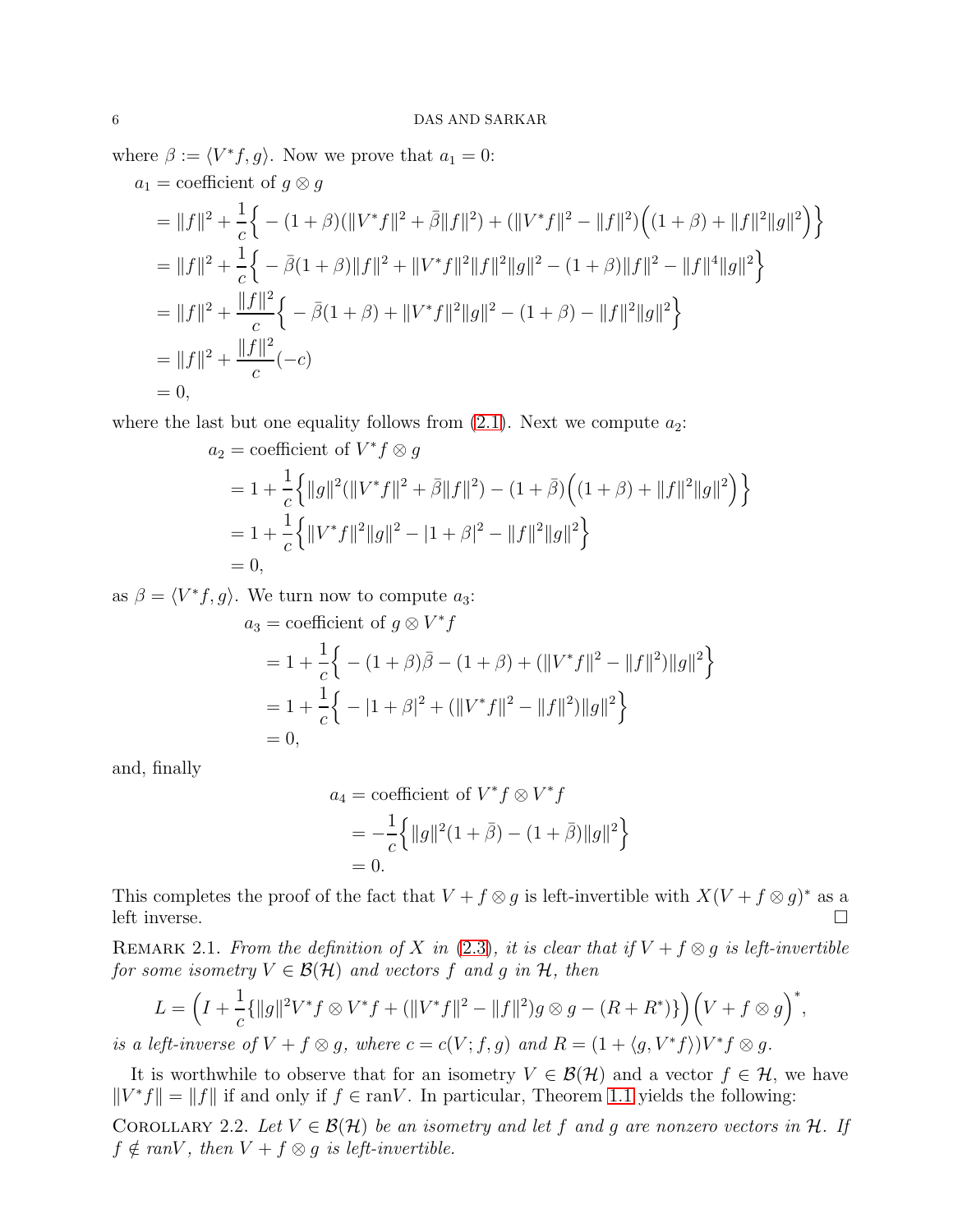### 3. Analytic operators

<span id="page-6-0"></span>Recall that an isometry  $V \in \mathcal{B}(\mathcal{H})$  is called a *pure isometry* if

$$
\bigcap_{n=0}^{\infty} V^n \mathcal{H} = \{0\}.
$$

As we will see soon, this is also known as the *analytic property* of  $V$ . It is known that an isometry  $V \in \mathcal{B}(\mathcal{H})$  is pure if and only if V is unitarily equivalent to  $M_z$  on the W-valued Hardy space  $H^2_W(\mathbb{D})$ , where  $\mathcal{W} = \text{ker } V^*$  is the *wandering subspace* corresponding to V. Here  $M_z$  denotes the multiplication operator by the coordinate function z on  $H^2_W(\mathbb{D})$  (see [\(3.1\)](#page-6-1) below). Rank-one perturbations of isometries (or pure isometries) that are pure isometries form a rich class of operators and are fairly complex in nature [12]. The methods involve heavy machinery of  $H^{\infty}(\mathbb{D})$ -function theory, which is mostly unavailable for general function spaces (see [\[3,](#page-14-3) [4,](#page-14-4) [8,](#page-14-6) [9,](#page-14-7) 13]). In this section we discuss some examples of rank-one perturbations of isometries that are shift or simply analytic.

We begin with a brief introduction to shift operators on reproducing kernel Hilbert spaces. Let E be a Hilbert space and  $\Omega$  be a domain in C. Let H be a Hilbert space of E-valued analytic functions on  $\Omega$ . Suppose the *evaluation map* 

$$
ev_w(f) = f(w) \qquad (f \in \mathcal{H}),
$$

defines a bounded linear operator  $ev_w : \mathcal{H} \to \mathcal{E}$  for all  $w \in \Omega$ . Then the kernel function  $k : \Omega \times \Omega \to \mathcal{B}(\mathcal{E})$  defined by

$$
k(z, w) = ev_z \circ ev_w^* \qquad (z, w \in \Omega),
$$

is positive definite, that is,

$$
\sum_{i,j=1}^n \langle k(z_i, z_j)\eta_j, \eta_i \rangle_{\mathcal{E}} \ge 0,
$$

for all  $\{z_i\}_{i=1}^n \subseteq \Omega$ ,  $\{\eta_i\}_{i=1}^n \subseteq \mathcal{E}$  and  $n \geq 1$ . Moreover, k is analytic in the first variable and satisfies the reproducing property

<span id="page-6-1"></span>
$$
\langle ev_w(f), \eta \rangle_{\mathcal{E}} = \langle f(w), \eta \rangle_{\mathcal{E}} = \langle f, k(\cdot, w)\eta \rangle_{\mathcal{H}},
$$

for all  $f \in \mathcal{H}$ ,  $w \in \Omega$  and  $\eta \in \mathcal{E}$ . We denote the space  $\mathcal{H}$  by  $\mathcal{H}_k$  and call it analytic Hilbert space. The shift operator  $M_z$  on  $\mathcal{H}_k$  is defined by

(3.1) 
$$
(M_z f)(w) = wf(w) \qquad (f \in \mathcal{H}_k, w \in \Omega).
$$

We always assume that  $M_z$  is a bounded linear operator on  $\mathcal{H}_k$  (equivalently,  $z\mathcal{H}_k \subseteq \mathcal{H}_k$ ). It is easy to see that if  $M_z$  is a shift on some  $\mathcal{H}_k$ , then

$$
\bigcap_{n=0}^{\infty} M_z^n \mathcal{H}_k = \bigcap_{n=0}^{\infty} z^n \mathcal{H}_k = \{0\}.
$$

This is the property which bridges the gap between left-invertible operators and left-invertible shifts. More precisely, following the ideas of Shimorin [\[14\]](#page-14-1), a bounded linear operator T on  $\mathcal H$  is called *analytic* if

$$
\bigcap_{n=0}^{\infty} T^n \mathcal{H} = \{0\}.
$$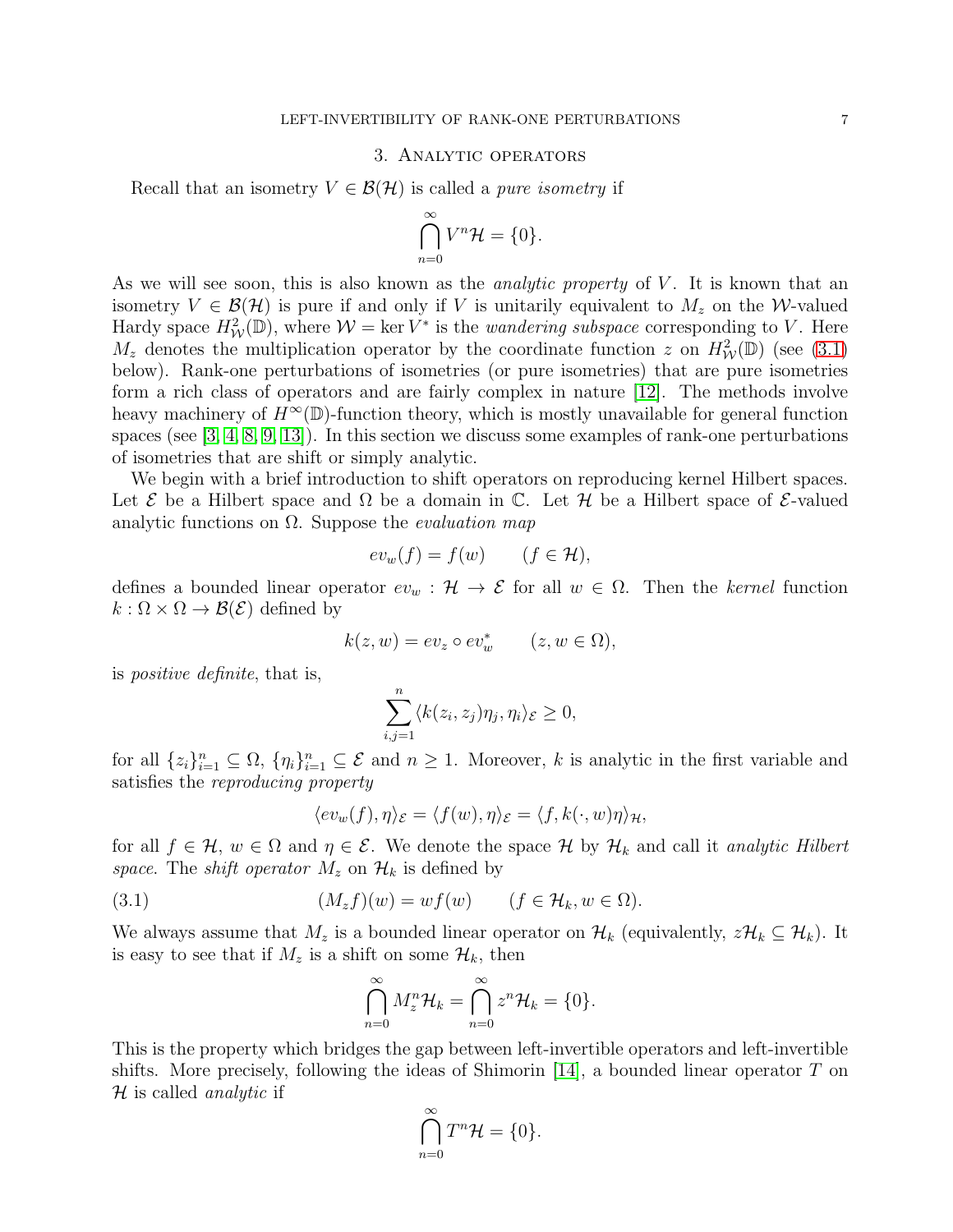If  $T \in \mathcal{B}(\mathcal{H})$  is a left-invertible analytic operator, then there exists an analytic Hilbert space  $\mathcal{H}_k$  such that T and the shift  $M_z$  on  $\mathcal{H}_k$  are unitarily equivalent [\[14\]](#page-14-1). Therefore, up to unitary equivalence, analytic left-invertible operators are nothing but left-invertible shifts.

The following proposition collects some examples of analytic and shift operators.

<span id="page-7-0"></span>PROPOSITION 3.1. Let  $V \in \mathcal{B}(\mathcal{H})$  be a pure isometry,  $m, n \in \mathbb{Z}_+$ , and let  $f_0 \in \text{ker } V^*$ . If  $S = V + V^m f_0 \otimes V^n f_0$ , then the following holds:

- (1) S is analytic whenever  $m > n$ .
- (2) S is a shift whenever  $m > n + 1$ .

*Proof.* For simplicity, for each  $t \in \mathbb{Z}$ , we set

$$
f_t = \begin{cases} V^t f_0 & \text{if } t \ge 0\\ V^{*-t} f_0 & \text{if } t < 0. \end{cases}
$$

Since  $f_0 \in \text{ker } V^*$ , it follows that  $f_t = 0$  for all  $t < 0$ . Suppose  $m > n$ . Observe that  $\langle f_m, f_n \rangle = \langle V^m f_0, V^n f_0 \rangle = 0$ , and hence

$$
S^2 = V^2 + f_{m+1} \otimes f_n + f_m \otimes f_{n-1} + \langle f_m, f_n \rangle f_m \otimes f_n
$$
  
=  $V^2 + f_m \otimes f_{n-1} + f_{m+1} \otimes f_n$ .

Then, by induction, we have

$$
S^{k+1} = V^{k+1} + f_m \otimes f_{n-k} + f_{m+1} \otimes f_{n-k+1} + \cdots + f_{m+k-1} \otimes f_{n-1} + f_{m+k} \otimes f_n,
$$

that is

(3.2) 
$$
S^{k+1} = V^{k+1} + \sum_{j=0}^{k} f_{m+j} \otimes f_{n-k+j},
$$

for all  $k \ge 1$ . In particular, if  $k = n + j$  and  $j \ge 1$ , then it follows that

$$
S^{n+j+1} = V^{n+j+1} + f_m \otimes f_{-j} + f_{m+1} \otimes f_{-j+1} + \cdots + f_{m+n+j-1} \otimes f_{n-1} + f_{m+n+j} \otimes f_n.
$$

At this point, we note that  $f_{-p} = 0$  for all  $p > 0$ , and hence

$$
S^{n+j+1} = V^{n+j+1} + f_{m+j} \otimes f_0 + f_{m+j+1} \otimes f_1 + \dots + f_{m+j+n-1} \otimes f_{n-1} + f_{m+n+j} \otimes f_n
$$
  
=  $V^{n+j+1}(I + \sum_{i=0}^n f_{m-n-1+i} \otimes f_i),$ 

as  $m > n$ . This implies that

$$
S^{n+j+1}\mathcal{H} \subseteq V^{n+j+1}\mathcal{H} \qquad (j \ge 1).
$$

From here we see that

$$
\bigcap_{r\geq 0} S^r \mathcal{H} \subseteq \bigcap_{r\geq n+1} S^r \mathcal{H} \subseteq \bigcap_{r\geq n+1} V^r \mathcal{H} = \{0\},\
$$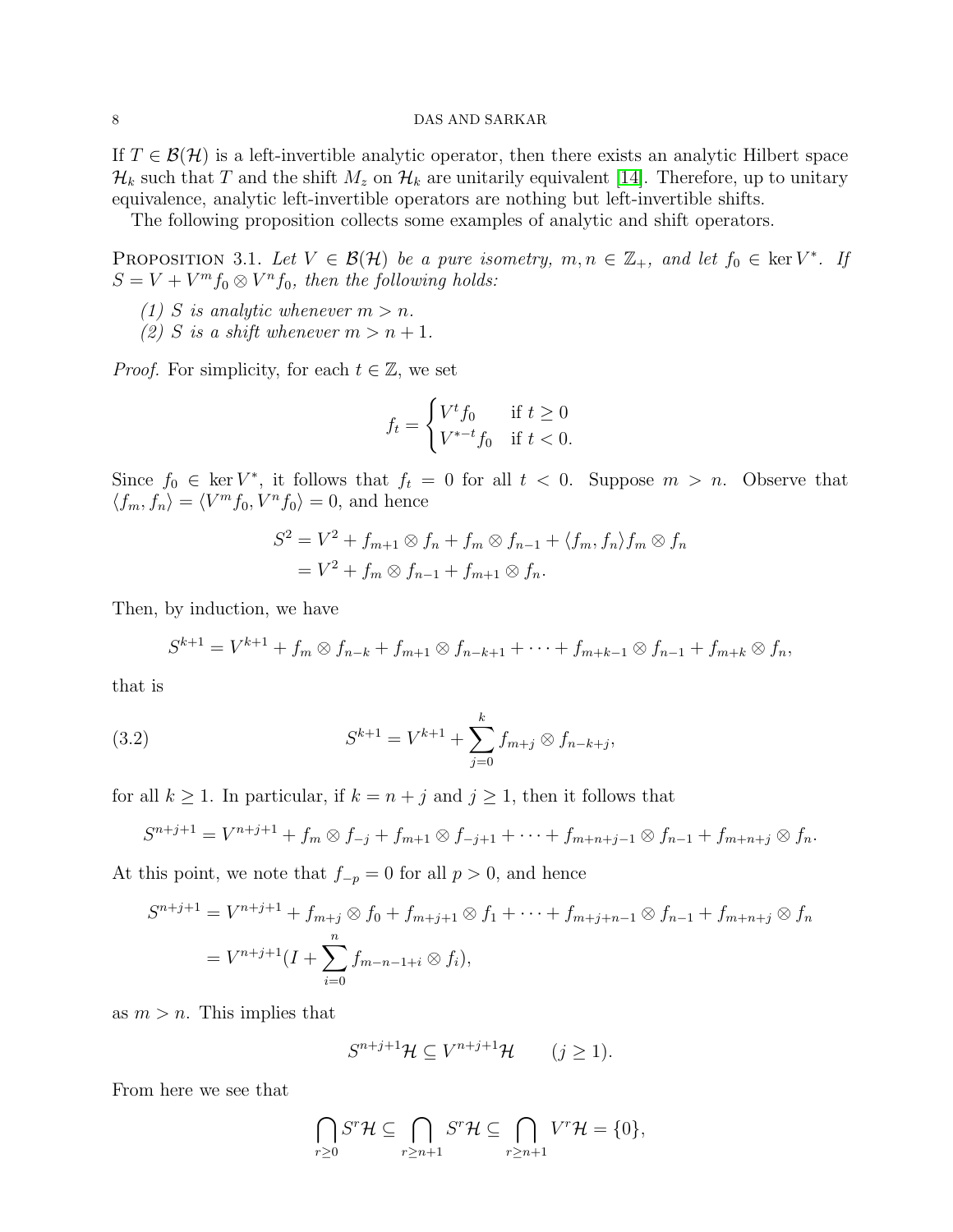where the last equality follows from the fact that  $V$  is pure. To prove  $(2)$ , we compute the value of  $c(V; f, g)$  with  $f = V^m f_0$  and  $g = V^n f_0$ :

$$
c(V; f, g) = (\|f\|^2 - \|V^*f\|^2) \|g\|^2 + |1 + \langle V^*f, g \rangle|^2
$$
  
= 
$$
(\|V^m f_0\|^2 - \|V^{m-1} f_0\|^2) \|V^n f_0\|^2 + |1 + \langle V^{m-1} f_0, V^n f_0 \rangle|^2
$$
  
= 
$$
0 \times \|f_0\|^2 + |1 + 0|
$$
  
= 1,

where the last but one equality follows because  $m - n - 1 > 0$  implies  $\langle V^{*n}V^{m-1}f_0, f_0 \rangle = 0$ . The first part and Theorem [1.1](#page-1-0) then completes the proof of part (2).

The above observation is fairly elementary. The general classification of rank-one perturbations of isometries (or pure isometries) that are shift on some reproducing kernel Hilbert space is an open problem. However, see [\[11,](#page-14-2) Theorem 1] and [12] in the context of classifications of rank-one perturbations of isometries that are pure isometry.

The following is also a simple class of examples of analytic operators.

<span id="page-8-0"></span>PROPOSITION 3.2. Let  $V \in \mathcal{B}(\mathcal{H})$  be a pure isometry, f and g be vectors in H, and suppose  $V^*g + \langle g, f \rangle g = 0$ . Then  $V + f \otimes g$  is analytic.

*Proof.* If we set  $S := V + f \otimes q$ , then

$$
S^2 = V^2 + Vf \otimes g + f \otimes (V^*g + \langle g, f \rangle g) = VS.
$$

Therefore

$$
S^{n+1} = V^n S \qquad (n \ge 1),
$$

can be proved analogously by induction. In particular

$$
S^{n+1}\mathcal{H} = V^n S \mathcal{H} \subseteq V^n \mathcal{H} \qquad (n \ge 0),
$$

and hence, by using the fact that  $V$  is a pure isometry, it follows that

$$
\bigcap_{n=0}^{\infty} (V + f \otimes g)^{n+1} \mathcal{H} \subseteq \bigcap_{n=0}^{\infty} V^n \mathcal{H} = \{0\},\
$$

that is,  $V + f \otimes q$  is analytic.

Note that  $V^*g + \langle g, f \rangle g = 0$  is equivalent to the condition that  $g \in \text{ker}(V + f \otimes g)^*$ .

Recall that the scalar-valued Hardy space  $H^2(\mathbb{D})$  is a reproducing kernel Hilbert space corresponding to the Szegö kernel  $\mathbb{S}: \mathbb{D} \times \mathbb{D} \to \mathbb{C}$ , where

$$
\mathbb{S}(z, w) = (1 - z\overline{w})^{-1} \qquad (z, w \in \mathbb{D}).
$$

For each  $w \in \mathbb{D}$ , consider the analytic function  $\mathbb{S}(\cdot, w) : \mathbb{D} \to \mathbb{C}$  defined by (also known as the kernel function, see the discussion at the beginning of this section)

$$
(\mathbb{S}(\cdot, w))(z) = \mathbb{S}(z, w) \qquad (z \in \mathbb{D}).
$$

EXAMPLE 3.3. The following examples illustrate some direct application of the above propositions.

(1) Fix  $w \in \mathbb{D}$ , and set  $g = \mathbb{S}(\cdot, w)$ . We know that  $M_z^* \mathbb{S}(\cdot, w) = \overline{w} \mathbb{S}(\cdot, w)$ . Choose  $f \in H^2(\mathbb{D})$  such that  $\langle g, f \rangle_{H^2(\mathbb{D})} = -\bar{w}$  (for instance,  $f = \frac{-1}{\bar{w}^{n-1}} z^n$  for some  $n \geq 1$ ). Evidently  $M_z^*g + \langle g, f \rangle g = 0$ , and hence,  $M_z + f \otimes \mathbb{S}(\cdot, w)$  is an analytic operator.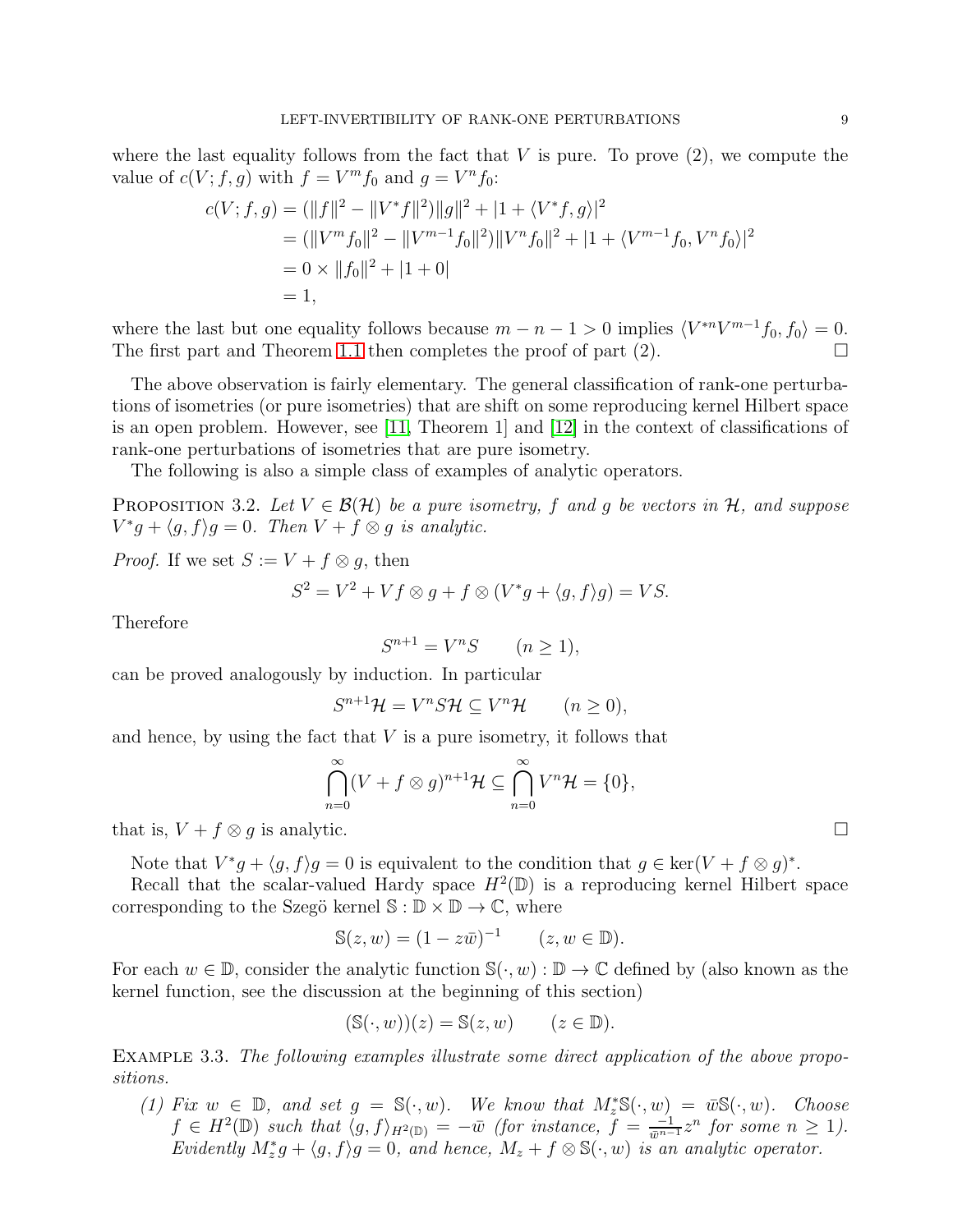- (2) Consider  $f = z$  and  $g = 1$  in  $H^2(\mathbb{D})$ . Then  $c(M_z; f, g) = 2 \neq 0$ , and hence  $M_z + f \otimes g$ is a shift.
- (3) Consider  $f = z$  and  $g = -1$  in  $H^2(\mathbb{D})$ . Then  $c(M_z; f, g) = 0$ , and hence  $M_z + f \otimes g$ not left-invertible, but analytic by Proposition [3.1.](#page-7-0)

Note that the rank-one perturbation  $M_z + z^2 \otimes z$  is similar to  $M_z$  on  $H^2(\mathbb{D})$ . Here the similarity follows easily from the fact that  $M_z + z^2 \otimes z$  is a weighted shift with the weight sequence  $\{1, 2, 1, 1, \ldots\}$ . This implies, of course, that  $M_z + z^2 \otimes z$  is analytic, where on the one hand

$$
M_z^* z + \langle z, z^2 \rangle z = 1 \neq 0.
$$

<span id="page-9-0"></span>Therefore,  $M_z + z^2 \otimes z$  is an example of an analytic rank-one perturbation of  $M_z$  which does not satisfy the hypothesis of Proposition [3.2.](#page-8-0)

#### 4. Diagonal operators

In this section, we examine rank-one perturbations of diagonal operators. We prove that all the interesting left-invertible rank-one perturbations of diagonal operators are invertible.

Throughout this section, we fix a Hilbert space  $\mathcal H$  with orthonormal basis  $\{e_n\}_{n=0}^{\infty}$  of  $\mathcal H$ . We also fix vectors  $f = \sum_{n=0}^{\infty} a_n e_n$  and  $g = \sum_{n=0}^{\infty} b_n e_n$  in H and diagonal operator  $D \in \mathcal{B}(\mathcal{H})$ with diagonal entries  $\{\alpha_n\}_{n\geq 0}$ . Also, we set

$$
T = D + f \otimes g.
$$

We will assume throughout this section that

$$
\alpha_n, a_n, b_n \neq 0 \qquad (n \ge 0),
$$

as this is the class of perturbations we all are most interested in (cf. [\[9\]](#page-14-7)). Furthermore, we define the scalar

$$
r := 1 + \sum_{n=0}^{\infty} \frac{a_n \bar{b}_n}{\alpha_n}.
$$

The following result is from Ionascu [\[9,](#page-14-7) Proposition 2.4]:

<span id="page-9-2"></span>PROPOSITION 4.1. T admits zero as an eigenvalue if and only if  $r = 0$  and  $\{\frac{a_n}{\alpha_n}\}$  $\frac{a_n}{\alpha_n}$ }<sub>n≥0</sub> is a square summable sequence.

The key to our analysis lies in the following observation which is also a result of independent interest.

<span id="page-9-3"></span>PROPOSITION 4.2.  $\{e_n\}_{n\geq 0} \subseteq \text{ran}T$  if and only if  $r \neq 0$  and  $\{\frac{a_n}{\alpha_n}$  $\frac{a_n}{\alpha_n}\}_{n\geq 0}$  is a square summable sequence.

*Proof.* Assume that  $e_j \in \text{ran}T$  for some arbitrary but fixed integer  $j \geq 0$ . Then there exists  $x = \sum_{n=0}^{\infty} c_n e_n \in \mathcal{H}$  such that  $Tx = (D + f \otimes g)x = e_j$ . Therefore

(4.1) 
$$
e_j = \sum_{n=0}^{\infty} (c_n \alpha_n) e_n + \langle x, g \rangle \sum_{n=0}^{\infty} a_n e_n.
$$

Note that  $\langle x, g \rangle \neq 0$ . Indeed, if  $\langle x, g \rangle = 0$ , then

<span id="page-9-1"></span>
$$
c_n = \begin{cases} \frac{1}{\alpha_j} & \text{if } n = j \\ 0 & \text{otherwise,} \end{cases}
$$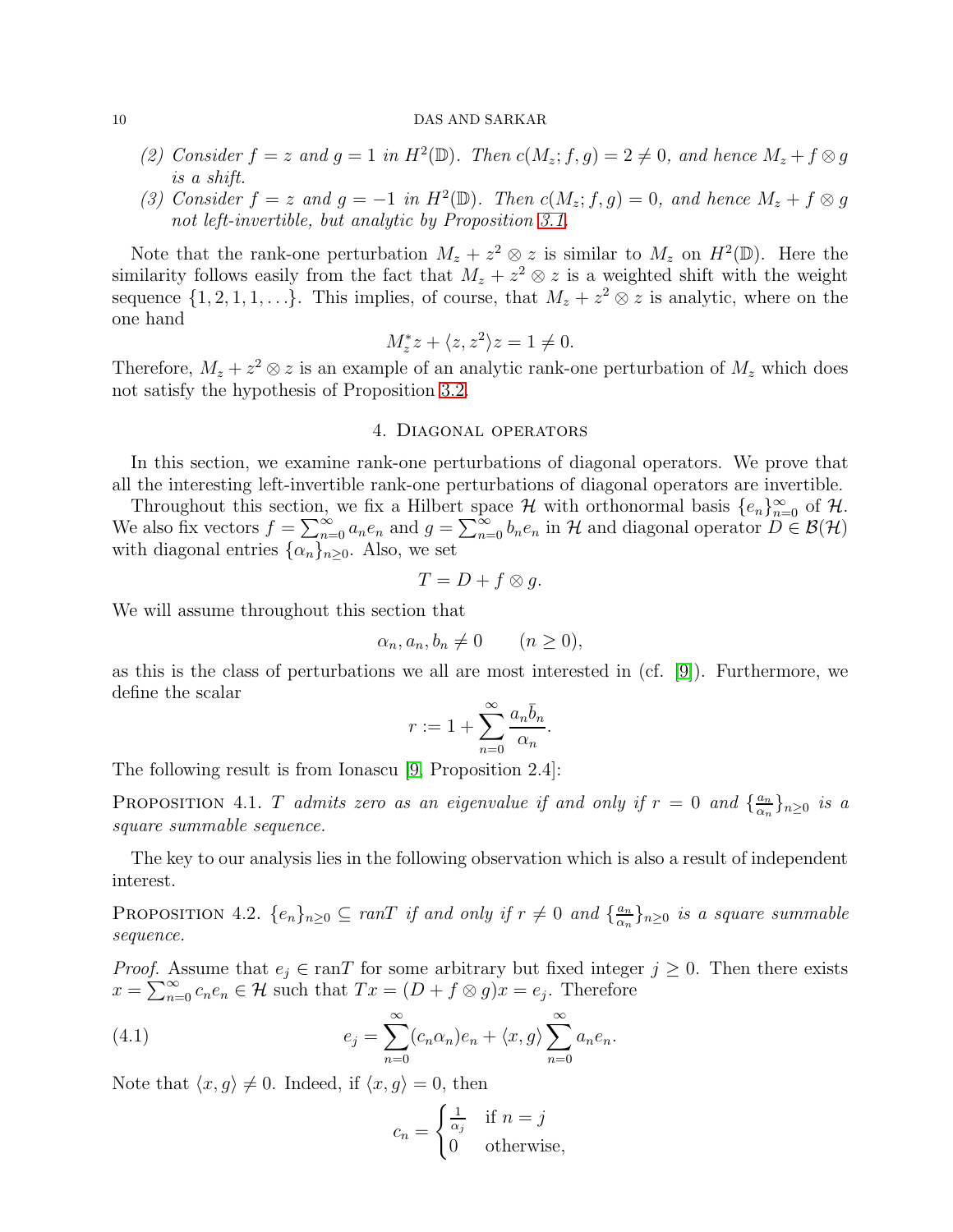and hence  $x = \frac{1}{\alpha}$  $\frac{1}{\alpha_j}e_j$ . Since  $g = \sum_{n=0}^{\infty} b_ne_n$ , using  $\langle x, g \rangle = 0$ , we have  $b_j = 0$ . This contradiction shows, as promised, that  $\langle x, g \rangle \neq 0$ . Now equating the coefficients of terms on either side of  $(4.1)$ , we have

$$
c_n = \begin{cases} \frac{1}{\alpha_j} (1 - a_j \langle x, g \rangle) & \text{if } n = j \\ -\frac{a_n}{\alpha_n} \langle x, g \rangle & \text{otherwise.} \end{cases}
$$

In particular,  $\{\frac{a_n}{\alpha_n}\}$  $\frac{a_n}{\alpha_n}$ ,  $n \geq 0$  is a square summable sequence, and, as  $\langle x, g \rangle = \sum_{n=0}^{\infty} c_n \overline{b}_n$ , we have

$$
\langle x, g \rangle = -\langle x, g \rangle \sum_{n=0}^{\infty} \frac{a_n \overline{b}_n}{\alpha_n} + \frac{\overline{b}_j}{\alpha_j},
$$

which implies

$$
\langle x, g \rangle \left( 1 + \sum_{n=0}^{\infty} \frac{a_n \bar{b}_n}{\alpha_n} \right) = \langle x, g \rangle r = \frac{\bar{b}_j}{\alpha_j},
$$

and hence  $r \neq 0$ .

Conversely, assume that  $r \neq 0$  and  $\{\frac{a_n}{a_n}\}$  $\frac{a_n}{\alpha_n}$ <sub> $\}_n \geq 0$ </sub> is a square summable sequence. Fix an integer  $j \geq 0$ . Then

$$
y = -\frac{\bar{b}_j}{r\alpha_j} \left( \sum_{n=0}^{\infty} \frac{a_n}{\alpha_n} e_n \right) + \frac{1}{\alpha_j} e_j,
$$

is a vector in  $H$ . Note that

$$
\langle y, g \rangle = -\frac{\bar{b}_j}{r\alpha_j}(r-1) + \frac{\bar{b}_j}{\alpha_j} = \frac{\bar{b}_j}{r\alpha_j}.
$$

Using the representation  $f = \sum_{n=0}^{\infty} a_n e_n$ , we deduce from the above that

$$
Ty = (D + f \otimes g)y = -\frac{\bar{b}_j}{r\alpha_j} \sum_{n=0}^{\infty} a_n e_n + e_j + \langle y, g \rangle f = e_j.
$$

This implies that  $e_j \in \text{ran}T$  for all  $j \geq 0$  and completes the proof of the proposition.  $\Box$ 

We also need the following lemma:

<span id="page-10-0"></span>LEMMA 4.3. If  $T$  is bounded below, then  $D$  is invertible.

*Proof.* Assume by contradiction that  $\{\alpha_{n_k}\}\$ is a subsequence of the sequence  $\{\alpha_n\}$ , which converges to zero. Now

$$
Te_{n_k} = (D + f \otimes g)e_{n_k} = \alpha_{n_k}e_{n_k} + \langle e_{n_k}, g \rangle f = \alpha_{n_k}e_{n_k} + b_{n_k}f,
$$

implies

$$
||Te_{n_k}|| \leq |\alpha_{n_k}| + |b_{n_k}|||f||.
$$

This shows that  ${Te_{n_k}}$  converges to zero for the sequence of unit vectors  ${e_{n_k}}$ . But this contradicts the fact that T is bounded below. Therefore the sequence  $\{\alpha_n\}$  has no subsequence that converges to zero. Consequently, there exists  $M > 0$  such that

$$
|\alpha_n| > M \qquad (n \ge 0),
$$

and hence  $\frac{1}{\alpha}$  $\frac{1}{\alpha_n}$  is a bounded sequence. We conclude that D is invertible.

The converse is not true. For example, choose  $f, g \in \mathcal{H}$  such that  $\langle f, g \rangle = -1$ . Then, by Proposition [4.1,](#page-9-2)  $I + f \otimes g$  is not injective, and hence  $I + f \otimes g$  is not invertible. However, under the assumption that  $D + f \otimes g$  is injective, we have the following: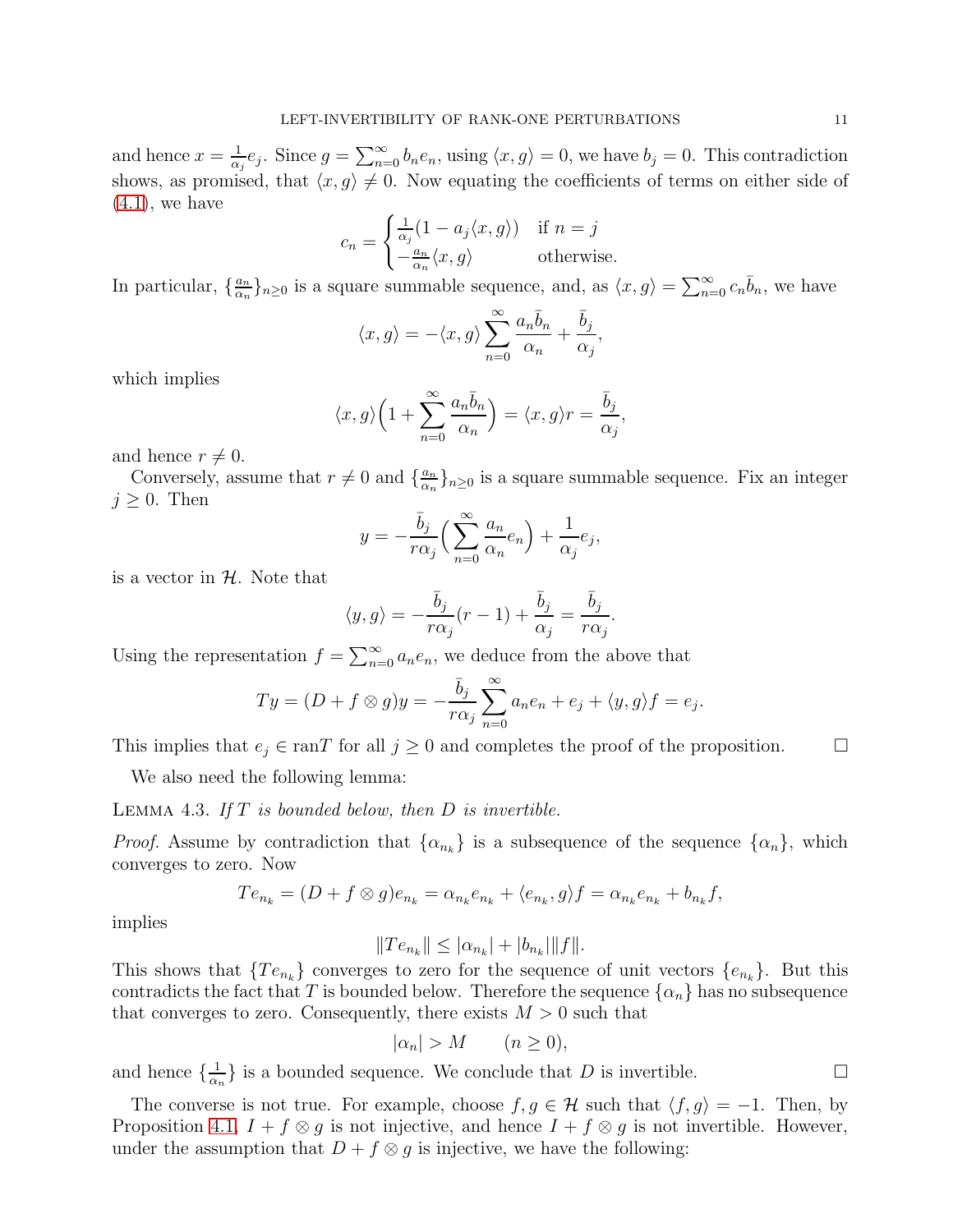<span id="page-11-1"></span>PROPOSITION 4.4. If  $D$  is bounded below and  $T$  is injective, then  $T$  is left-invertible.

*Proof.* Assume by contradiction that  $T = D + f \otimes g$  is not bounded below. Then there is a sequence  $\{h_n\} \subseteq \mathcal{H}$  with  $||h_n|| = 1$  such that  $Th_n \to 0$ . By the compactness of  $f \otimes g$ , there exists a subsequence  $\{h_{n_k}\}\$  of  $\{h_n\}$  such that  $(f \otimes g)h_{n_k}$  converges. Then,  $Dh_{n_k} =$  $(T - f \otimes g)h_{n_k}$  converges. But since D is bounded below, this gives us  $h_{n_k} \to \tilde{h}$  for some  $\tilde{h} \in \mathcal{H}$ . In particular, we have  $\|\tilde{h}\| = 1$ . On the other hand, since T is a bounded linear operator, we have

$$
T\tilde{h} = \lim_{k \to \infty} Th_{n_k} = 0,
$$

that is,  $\tilde{h} \in \text{ker } T$ . But,  $\text{ker } T = \{0\}$  by our assumption, and hence  $\tilde{h} = 0$ , which contradicts the fact that  $\|\tilde{h}\| = 1$ . Therefore, T is bounded below.

Although Proposition [4.4](#page-11-1) is not directly related to the main result of this section, but perhaps fits appropriately with our present context. The following result and its proof are also along the same line and perhaps of independent interest.

PROPOSITION 4.5. If D has a closed range, then T also has a closed range.

*Proof.* Suppose  $\mathcal{N} = \ker T$ , and suppose that ranD is closed. Then  $T|_{\mathcal{N}^{\perp}}$  is injective. Assume by contradiction that ranT is not closed. Then  $X := T|_{\mathcal{N}^{\perp}}$  is not left-invertible. Proceeding exactly as in the proof of Proposition [4.4](#page-11-1) (by replacing the role of T by X), we will find a similar contradiction.

We come now to the main result on left-invertibility of rank-one perturbations.

<span id="page-11-0"></span>THEOREM 4.6.  $D + f \otimes g$  is left-invertible if and only if  $D + f \otimes g$  is invertible.

*Proof.* For the nontrivial direction, assume that  $T = D + f \otimes g$  is left-invertible. Assume by contradiction that T is not invertible. Since, in particular, ranT is closed,  $\{e_n\}_{n\geq 0} \nsubseteq \text{ran}T$ . Now by Proposition [4.1,](#page-9-2) either  $r \neq 0$  or the sequence  $\{\frac{a_n}{\alpha_n}\}$  $\frac{a_n}{\alpha_n}$ <sub>*n*</sub> $\geq$ <sup>0</sup> is not square summable. On the other hand, we know from Lemma [4.3](#page-10-0) that  $D$  is invertible, and hence

$$
D^{-1}f = \sum_{n=0}^{\infty} \frac{a_n}{\alpha_n} e_n \in \mathcal{H}.
$$

This implies, of course, that  $\{\frac{a_n}{\alpha_n}\}$  $\frac{a_n}{\alpha_n}$ <sub>*n*</sub> $\geq$ <sup>0</sup> is a square summable sequence, and hence  $r \neq 0$ . As a consequence, we can apply Proposition [4.2](#page-9-3) to T: the basis vectors  $\{e_n\}_{n\geq 0} \subseteq \text{ran}T$ ; which is a contradiction. This proves that T is invertible.  $\Box$ 

If we know that D is invertible (which anyway follows from Lemma [4.3\)](#page-10-0) and  $r \neq 0$ , then the surjectivity of  $T = D + f \otimes g$  in the above proof also can be obtained as follows: Observe that

$$
1 + \langle D^{-1}f, g \rangle = 1 + \sum_{n=0}^{\infty} \frac{a_n \overline{b}_n}{\alpha_n} = r.
$$

Then for each  $y \in \mathcal{H}$ , we consider

$$
x = D^{-1}y - \frac{1}{r} \langle D^{-1}y, g \rangle D^{-1}f.
$$

We deduce easily that  $Tx = y$ , which completes the proof of the fact that T is onto.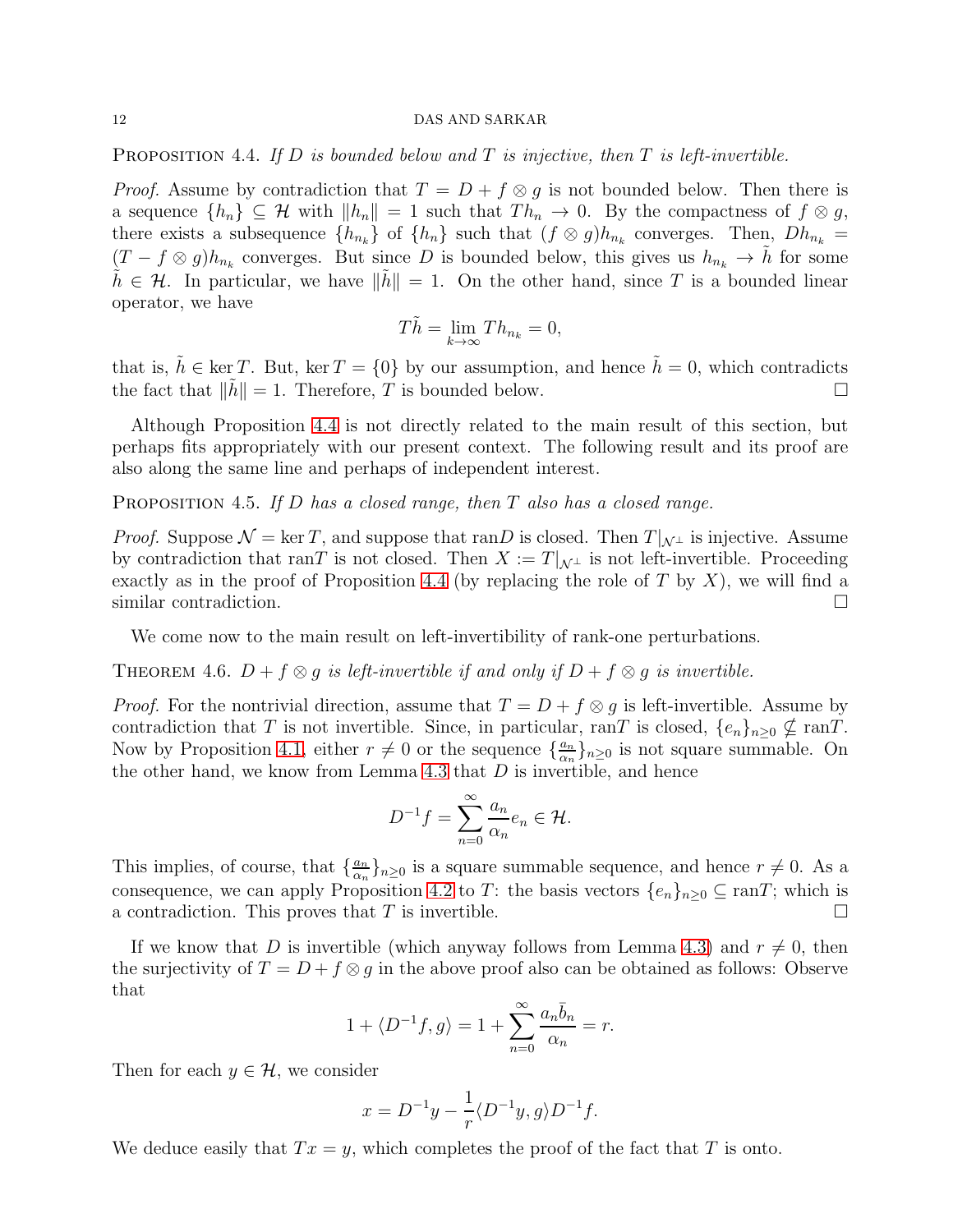## 5. An example

<span id="page-12-0"></span>Let T be a bounded linear operator on  $H^2(\mathbb{D})$ . Suppose

$$
[T] = \begin{bmatrix} 0 & 0 & 0 & \dots \\ a_{01} & 0 & 0 & \ddots \\ a_{02} & a_{12} & 0 & \ddots \\ a_{03} & a_{13} & a_{23} & \ddots \\ \vdots & \vdots & \ddots & \ddots \end{bmatrix},
$$

the matrix representation of T with respect to the standard orthonormal basis  $\{z^n, n \geq 0\}$  of  $H^2(\mathbb{D})$ . Clearly,  $T(z^n) \subseteq z^{n+1}H^2(\mathbb{D})$ , and hence

$$
T^n(H^2(\mathbb{D})) \subseteq z^n H^2(\mathbb{D}) \qquad (n \ge 0).
$$

It follows that

$$
\bigcap_{n=0}^{\infty} T^n H^2(\mathbb{D}) \subseteq \bigcap_{n=0}^{\infty} z^n H^2(\mathbb{D}) = \{0\},\
$$

that is, T is analytic. In particular, for each  $\alpha$  and  $\beta$  in  $\mathbb{C}$ , the matrix operator

$$
[T_{\alpha,\beta}]=\begin{bmatrix} 0 & 0 & 0 & 0 & \cdots \\ \alpha & 0 & 0 & 0 & \ddots \\ \beta & 0 & 0 & 0 & \ddots \\ 0 & 1 & 0 & 0 & \ddots \\ 0 & 0 & 1 & 0 & \ddots \\ \vdots & \ddots & \ddots & \ddots & \ddots \end{bmatrix},
$$

defines an analytic operator  $T_{\alpha,\beta}$  on  $H^2(\mathbb{D})$ . Moreover, one can show that

$$
T_{\alpha,\beta}=M_z^2+(\alpha z+(\beta-1)z^2)\otimes 1,
$$

that is,  $T_{\alpha,\beta}$  is a rank-one perturbation of the shift  $M_z^2$  on  $H^2(\mathbb{D})$ . Next, we compute  $c(T_{\alpha,\beta};f,g)$ , where  $f = \alpha z + (\beta - 1)z^2$  and  $g = 1$ . Since

$$
\langle M_z^{*2}f, g \rangle_{H^2(\mathbb{D})} = \beta - 1,
$$
  
and  $||M_z^{*2}f||^2 = |\beta - 1|^2$ , and  $||f||^2 = |\alpha|^2 + |\beta - 1|^2$ , it follows

$$
c(T_{\alpha,\beta}, \alpha z + (\beta - 1)z^2, 1) = |\alpha|^2 + |\beta|^2.
$$

that

Thus we have proved:

PROPOSITION 5.1. Let  $(\alpha, \beta) \in \mathbb{C}^2 \setminus \{(0,0)\},$  and suppose  $f = \alpha z + (\beta - 1)z^2$  and  $g = 1$ . Then:

(1)  $T_{\alpha,\beta}$  is a shift on  $H^2(\mathbb{D})$ , (2)  $T_{\alpha,\beta} = M_z^2 + f \otimes g$ , and (3)  $c(M_z^2; f, g) = |\alpha|^2 + |\beta|^2$ .

We recall in passing that  $T_{\alpha,\beta}$  is a shift means the existence of an analytic Hilbert space  $\mathcal{H}_k$  and a unitary  $U: H^2(\mathbb{D}) \to \mathcal{H}_k$  such that  $T_{\alpha,\beta} = U^* M_z U$  (see the discussion preceding Proposition [3.1\)](#page-7-0).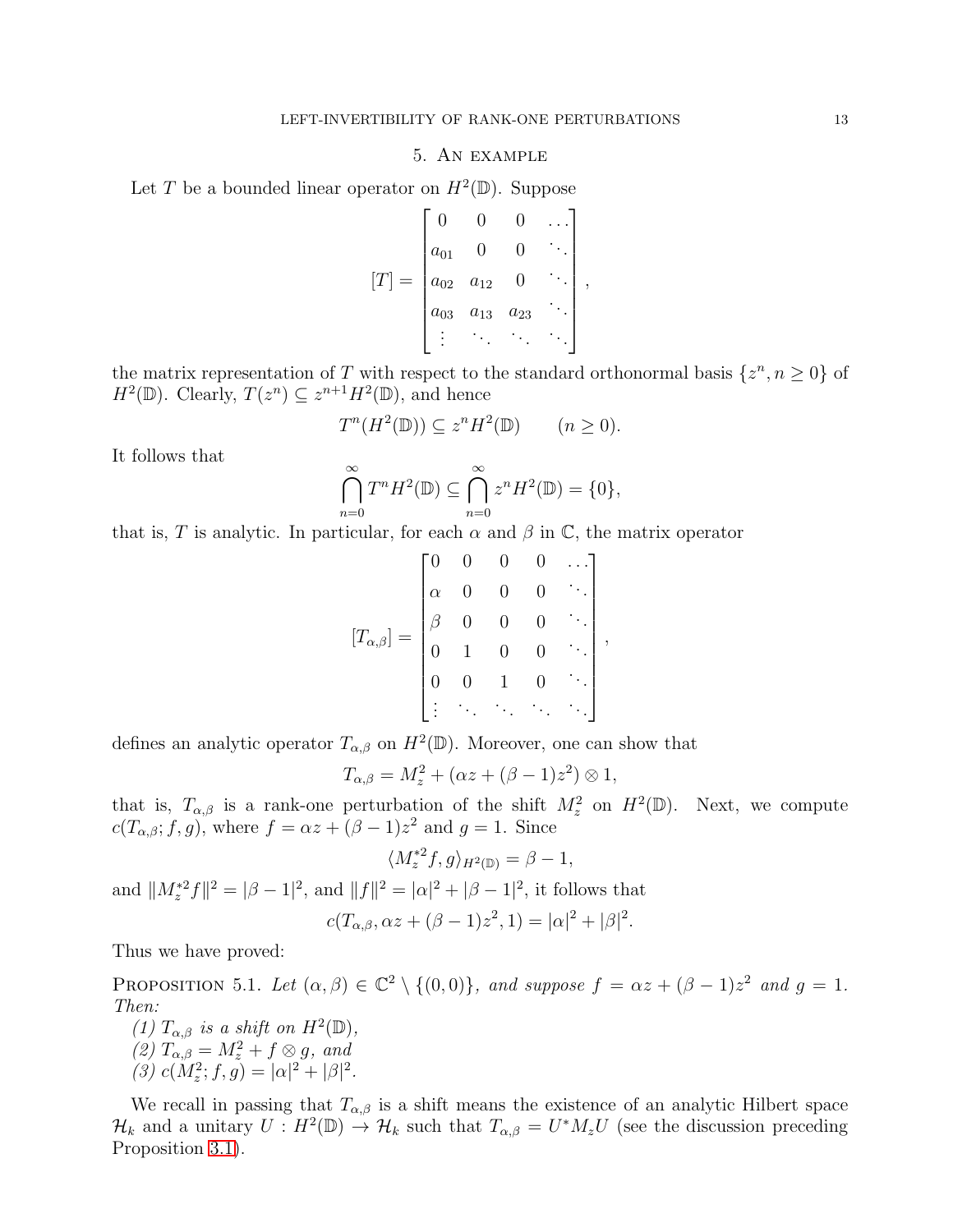We continue with the matrix representation  $[T_{\alpha,\beta}]$ . It is immediate that  $T_{\alpha,\beta}$  is an isometry if and only if

$$
|\alpha|^2 + |\beta|^2 = 1.
$$

Denote by  $H^2_{\alpha,\beta}(\mathbb{D})$  the closed codimension one subspace of  $H^2(\mathbb{D})$  with orthonormal basis  $\{\alpha+\beta z, z^2, z^3, \ldots\}$ . Clearly,  $H^2_{\alpha,\beta}(\mathbb{D})$  is an invariant subspace of  $M_z^2$ . One can verify straightforwardly that the map  $U: H^2(\mathbb{D}) \to H^2_{\alpha,\beta}(\mathbb{D})$  defined by

$$
Uz^n = \begin{cases} \alpha + \beta z & \text{if } n = 0\\ z^{n+1} & \text{otherwise} \end{cases}
$$

is a unitary operator and

$$
UT_{\alpha,\beta}=M_z^2U,
$$

that is,  $T_{\alpha,\beta}$  on  $H^2(\mathbb{D})$  and  $M_z^2|_{H_{\alpha,\beta}^2(\mathbb{D})}$  on  $H_{\alpha,\beta}^2(\mathbb{D})$  are unitarily equivalent. The operator  $M_z^2|_{H_{\alpha,\beta}^2(\mathbb{D})}$  on  $H_{\alpha,\beta}^2(\mathbb{D})$ , for  $(\alpha,\beta)\in\mathbb{C}^2$  such that  $|\alpha|^2+|\beta|^2=1$ , has been considered in [6] in the context of invariant subspaces and a constrained Nevanlinna-Pick interpolation problem. Clearly, in the context of perturbation theory, it is worth exploring and explaining the results of  $|6|$ .

# 6. Concluding remarks

<span id="page-13-0"></span>We begin by computing  $c(V; f, g)$  for rank-one perturbations that are isometries. Suppose  $V \in \mathcal{B}(\mathcal{H})$  is an isometry and f and g are vectors in H. It is curious to observe that

$$
c(V; f, g) = 1,
$$

whenever  $V + f \otimes g$  is an isometry. Indeed, in the present case, by [\(1.1\)](#page-1-2), there exist a unit vector  $h \in \mathcal{H}$  and a scalar  $\alpha$  of modulus one such that  $f = (\alpha - 1)h$  and  $g = V^*h$ . Then [\(2.1\)](#page-2-1) yields

$$
c(V; f, g) - 1 = |\alpha - 1|^2 ||V^* h||^2 + 2(\text{Re}(\alpha - 1)) ||V^* h||^2 + |\alpha - 1|^2 ||V^* h||^4 (1 - 1)
$$
  
=  $(|\alpha - 1|^2 + 2\text{Re}(\alpha - 1)) ||V^* h||^2$   
= 0,

as  $|\alpha| = 1$ . This completes the proof of the claim.

It would be interesting to investigate the nonnegative number  $c(V; f, g)$  in terms of analytic and geometric invariants, if any, of rank-one perturbations of isometries. This is perhaps a puzzling question for which we do not have any meaningful answer or guess at this moment.

We conclude this paper by making some additional comments on (non-analytic features of) perturbations of diagonal operators. The following easy-to-prove proposition says that rankone perturbations of common diagonal operators do not fit well with shifts on reproducing kernel Hilbert spaces.

PROPOSITION 6.1. Let  $D \in \mathcal{B}(\mathcal{H})$  be a Fredholm diagonal operator, and let  $f, g \in \mathcal{H}$ . Then  $D + f \otimes g$  cannot be represented as shift.

*Proof.* Assume the contrary, that is, assume that  $D + f \otimes q$  is unitarily equivalent to  $M_z$ on some reproducing kernel Hilbert space  $\mathcal{H}_k$ . Since D is Fredholm, and  $M_z$  and  $D + f \otimes g$ are unitarily equivalent, we have  $ind(M_z) = ind(D) = 0$ . On the other hand, since  $M_z$  is injective, it follows that

$$
ind(M_z) = \dim \ker M_z - \dim \ker M_z^* < 0,
$$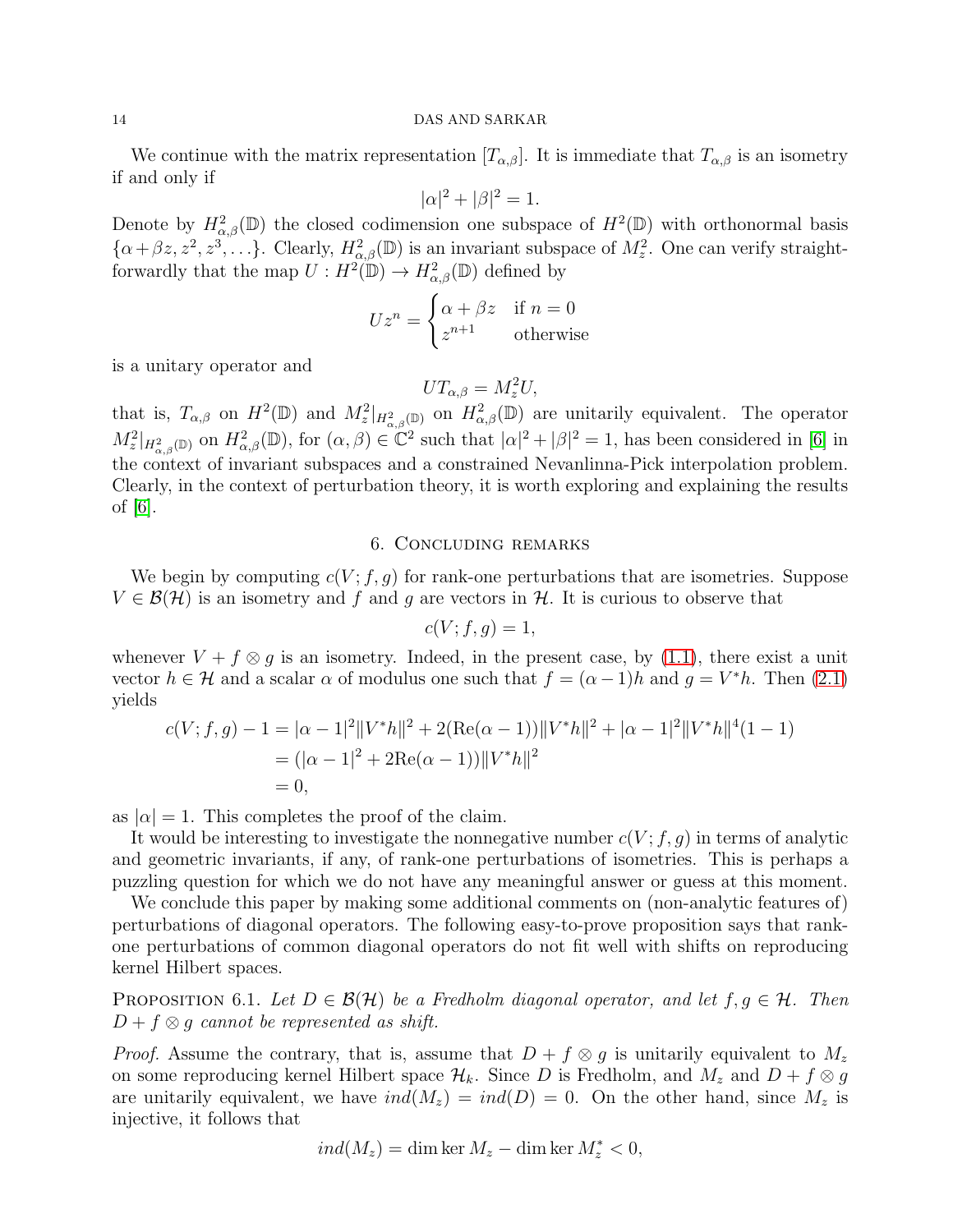which is a contradiction.  $\Box$ 

In the context of Theorem [4.6,](#page-11-0) we remark that rank-one perturbations of diagonal operators need not be left-invertible: Consider a compact diagonal operator D (for instance, consider D with diagonal entries  $\{\frac{1}{n}\}$  $\frac{1}{n}$ . Then a rank-one perturbation of D is also compact, and hence the perturbed operator cannot be left-invertible.

In Lemma [4.3,](#page-10-0) we prove that if  $D+f\otimes g$  is bounded below, then D is invertible. This was one of the key tools in proving Theorem [4.6:](#page-11-0)  $D+f\otimes q$  is left-invertible if and only if  $D+f\otimes q$ is invertible. Of course, we assumed that the Fourier coefficients of  $f$  and  $g$  are nonzero. Here, we would like to point out that rank-one perturbation of an invertible operator need not be invertible. In fact, the invertibility property of rank-one perturbations of invertible operators can be completely classified (see [\[9,](#page-14-7) Lemma 2.7]): Let  $D$  be an invertible diagonal operator. Then  $D + f \otimes q$  is invertible if and only if

$$
1 + \langle D^{-1}f, g \rangle \neq 0.
$$

Finally, in the context of left-invertibility, consider  $D = I_{\mathcal{H}}$  and choose f and g from H such that  $\langle f, g \rangle = -1$ . It is easy to see that  $c(D; f, g) = 0$ , and hence,  $D + f \otimes g$  is not left-invertible.

Acknowledgement: The research of the second named author is supported in part by Core Research Grant, File No: CRG/2019/000908, by the Science and Engineering Research Board (SERB), Department of Science & Technology (DST), Government of India.

#### <span id="page-14-0"></span>**REFERENCES**

- <span id="page-14-8"></span>1. E. Albrecht and B. Chevreau, Compact perturbations of scalar type spectral operators, J. Oper. Theory 86 (2021), 163–188.
- <span id="page-14-9"></span><span id="page-14-3"></span>2. C. Badea and L. Suciu, Hilbert space operators with two-isometric dilations, J. Oper. Theory 86 (2021), 93–123.
- 3. C. Benhida and D. Timotin, Functional models and finite-dimensional perturbations of the shift, Integral Equ. Oper. Theory. 29 (1997), 187–196.
- <span id="page-14-4"></span>4. M. Choi and P. Wu, Finite-rank perturbations of positive operators and isometries, Studia Math. 173 (2006), 73-79.
- <span id="page-14-5"></span>5. D. Clark, One dimensional perturbation of restricted shifts, J. Analyse Math. 25 (1972), 169–191.
- 6. K. Davidson, V. Paulsen, M. Raghupathi and D. Singh, A constrained Nevanlinna-Pick interpolation problem, Indiana Univ. Math. J. 58, (2009), 709-732.
- 7. Q. Fang and J. Xia, Invariant subspaces for certain finite-rank perturbations of diagonal operators, J. Funct. Anal. 263 (2012), 1356–1377.
- <span id="page-14-6"></span>8. P.A. Fuhrmann, On a class of finite dimensional contractive perturbations of restricted shifts of finite multiplicity, Israel J. Math 16 (1973), 162–176.
- <span id="page-14-7"></span>9. E. Ionascu, Rank-one perturbations of diagonal operators, Integral Equ. Oper. Theory. 39 (2001), 421–440.
- <span id="page-14-2"></span>10. T. Kato, Perturbation theory for linear operators, Springer-Verlag, Berlin, 1995, Reprint of the 1980 edition.
- 11. Y. Nakamura, One-dimensional perturbations of the shift, Integral Equ. Oper. Theory. 17 (1993), 373–403.
- 12. Y. Nakamura, One-dimensional perturbations of isometries, Integral Equ. Oper. Theory. 9 (1986), 286–294.
- <span id="page-14-1"></span>13. I. Serban and F. Turcu, Compact perturbations of isometries, Proc. Amer. Math. Soc. 135 (2007), 1175–1180.
- 14. S. Shimorin, Wold-type decompositions and wandering subspaces for operators close to isometries, J. Reine Angew. Math. 531 (2001), 147–189.